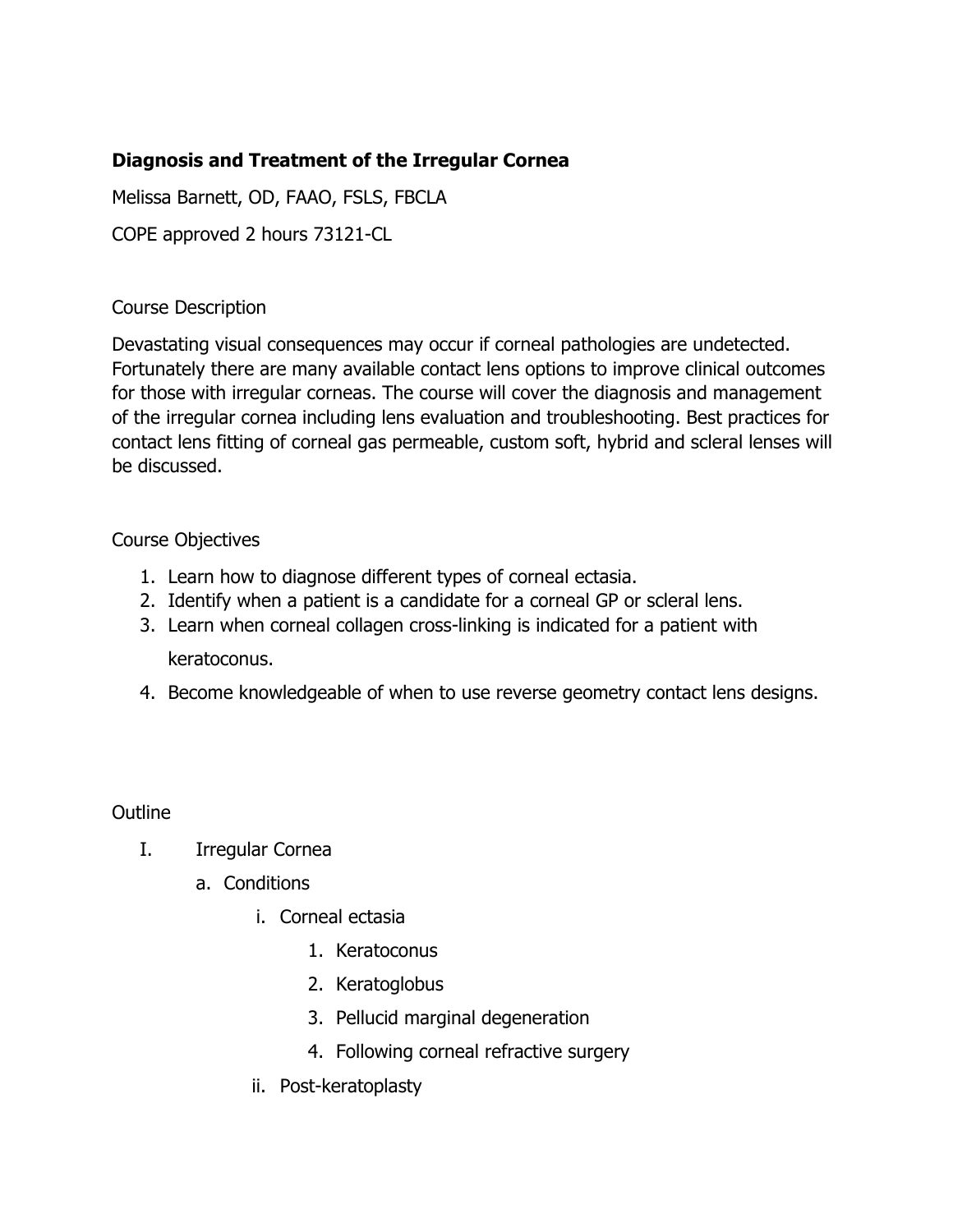- iii. Post-corneal refractive surgery
	- 1. LASIK
	- 2. PRK
	- 3. RK
- iv. Corneal opacity
	- 1. Post-trauma
	- 2. Post-infection
- v. Corneal dystrophies
	- 1. Anterior
	- 2. Stromal
- vi. Corneal degenerations
	- 1. Salzmann's nodular degeneration
	- 2. Terrien's marginal degeneration
- II. Goals with contact lens correction
	- a. Provide good vision
		- i. By masking the irregular corneal surface
			- 1. Reduces aberrations
				- a. Improves acuity
	- b. Provide good corneal health
	- c. Provide adequate comfort for all hours of wear
- III. Diagnosis
	- a. Subjective symptoms
	- b. Refractive shift
	- c. Keratometry mires
	- d. Corneal topography
- IV. Treatment
	- a. Corneal collagen cross-linking
	- b. Corneal surgery
	- c. Contact lenses
- V. Corneal GP Contact Lenses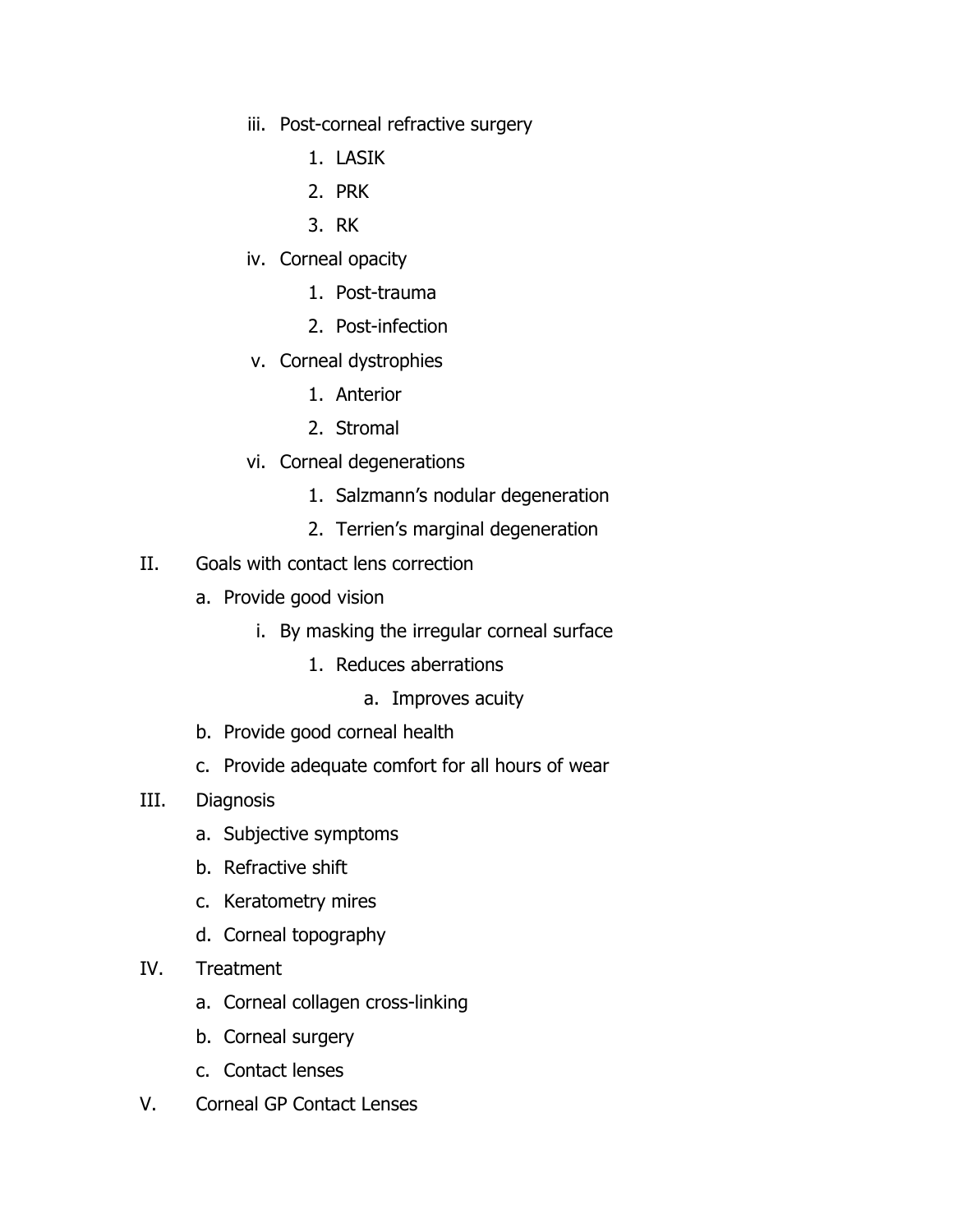- a. Benefits
	- i. Provides rigid optical surface
		- 1. Good optics
	- ii. Widely available
	- iii. Lower cost than many other options
	- iv. Wide range of lens design parameters available
- b. Challenges
	- i. Poor success if corneal elevation difference is greater than 350 microns (scleral lens indicated)
	- ii. Areas of touch may lead to:
		- 1. Staining
		- 2. Scarring
		- 3. Corneal warpage
- c. Fitting tips
	- i. Central irregularity, use smaller OAD
	- ii. Steeper irregularity, use smaller OAD
	- iii. Decentered or larger area of irregularity, use larger OAD
	- iv. Oblate or peripherally steep corneal profile, use oblate, or reverse geometry
	- v. Prolate or centrally steep corneal profile, use prolate geometry
	- vi. Peripheral curves
		- 1. Toric option
		- 2. Quadrant specific option
- VI. Piggyback (PB) Lens System
	- a. Definition: Corneal GP over a soft contact lens
		- i. GP provides good vision
		- ii. Soft protects cornea
	- b. Indications
		- i. Poor comfort with GP
		- ii. Minor corneal abrasion with GP wear (temporary)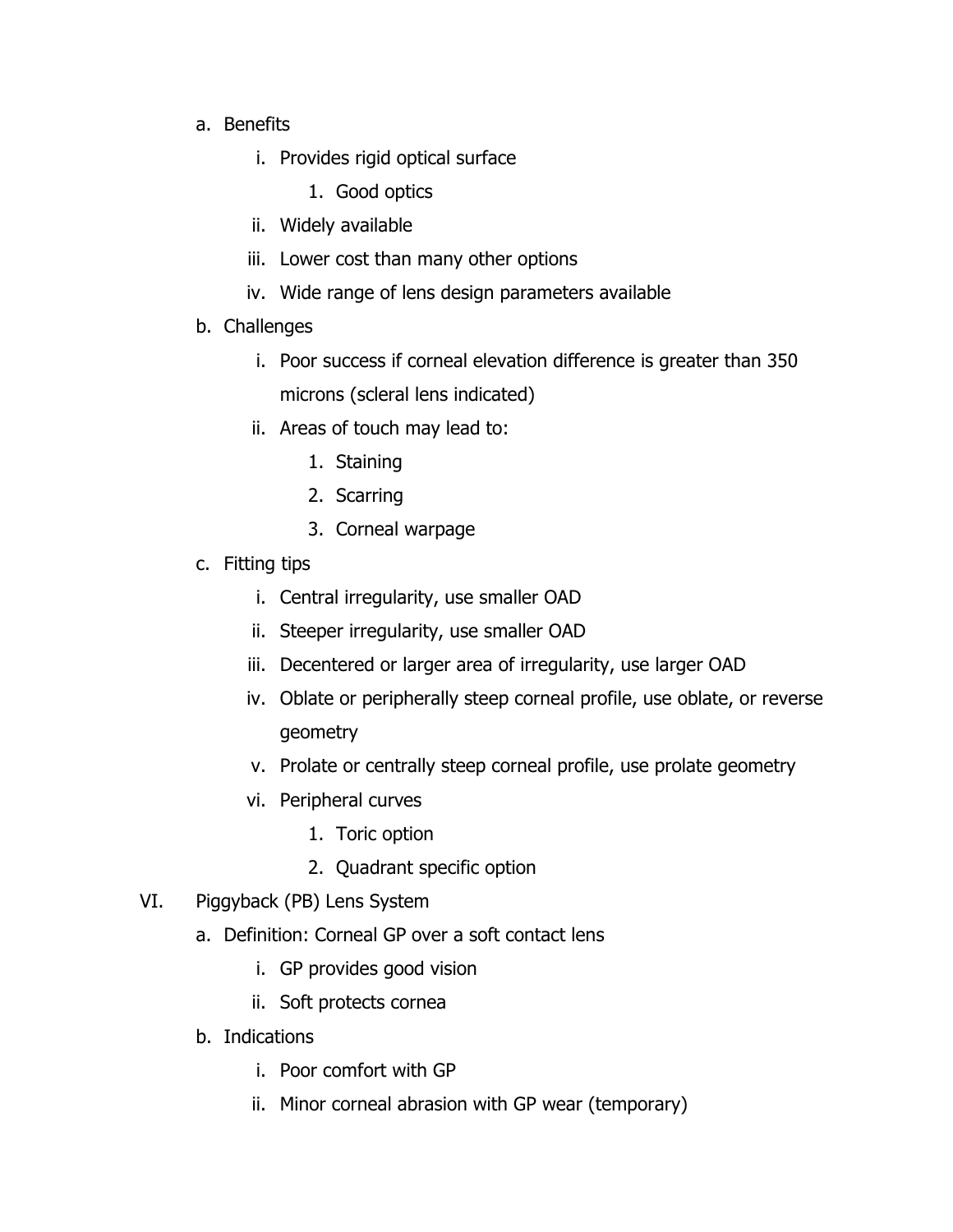- c. Challenges
	- i. Extra cost
	- ii. Extra hassle
		- 1. Daily disposable soft minimizes added care

#### d. Fitting tips

- i. Approach #1:
	- 1. Fit corneal GP first
	- 2. Then fit a near plano soft lens underneath
		- a. Good particularly for temporary use (ie abrasion)
- ii. Approach #2:
	- 1. Fit soft lens first. Choosing power most advantageous
		- a. If steep corneal surface (eg. central cone)
			- i. Fit minus lens to provide flatter fitting surface
		- b. If flat cornea (eg. post-RK)
			- i. Fit plus lens to provide steeper fitting surface
	- 2. Then fit GP lens to front surface of soft lens
		- a. Perform OR over PB system to arrive at final GP power
		- b. Approximately 21% of soft lens power translates to changes in GP lens power
- iii. If loose or excessive edge lift with soft lens
	- 1. Steepen base curve
	- 2. Increase diameter
	- 3. Decrease center thickness (better draping)
	- 4. Custom soft lens may be necessary
- iv. Soft lens with central excavation
	- 1. GP sits in excavation
	- 2. May improve GP lens centration
- v. Oxygen considerations
	- 1. Due to double barrier (GP  $+$  soft), use high O2 materials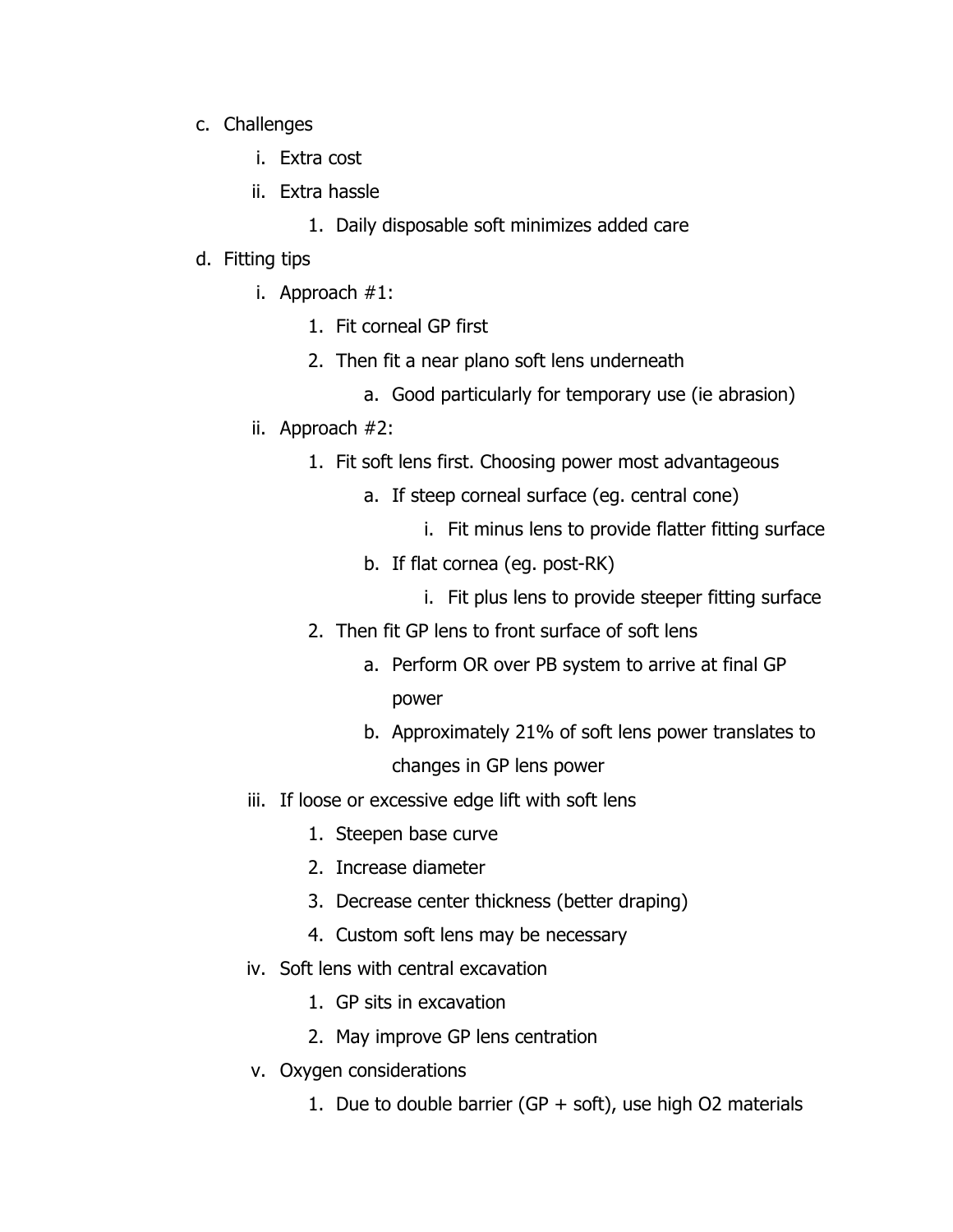- VII. Custom Soft Lenses
	- a. Indications
		- i. Those who can't tolerate a corneal GP
		- ii. Those with mild to moderate corneal irregularities
	- b. Challenges
		- i. Vision may not be as good as that provided by rigid optics
		- ii. Added thickness may lead to corneal hypoxia
- VIII. Hybrid Lenses
	- a. Definition
		- i. Rigid center
		- ii. Soft skirt
	- b. Indications
		- i. Those who can't tolerate a corneal GP
	- c. Challenges
		- i. Proper lens movement
	- d. Empirical fitting
- IX. Scleral Lenses M
	- a. Indications
		- i. Often the preferred option if irregularity is advanced
	- b. Benefits
		- i. Better comfort than many corneal GPs
		- ii. Better vision than many soft lens options
		- iii. Very customizable
	- c. Challenges
		- i. Some patients have difficulty with lens handling
		- ii. Can be more costly than some other options
		- iii. May induce hypoxia in those with poor endothelial function
	- d. Fitting tips
		- i. Central clearance
			- 1. More if suspect progression